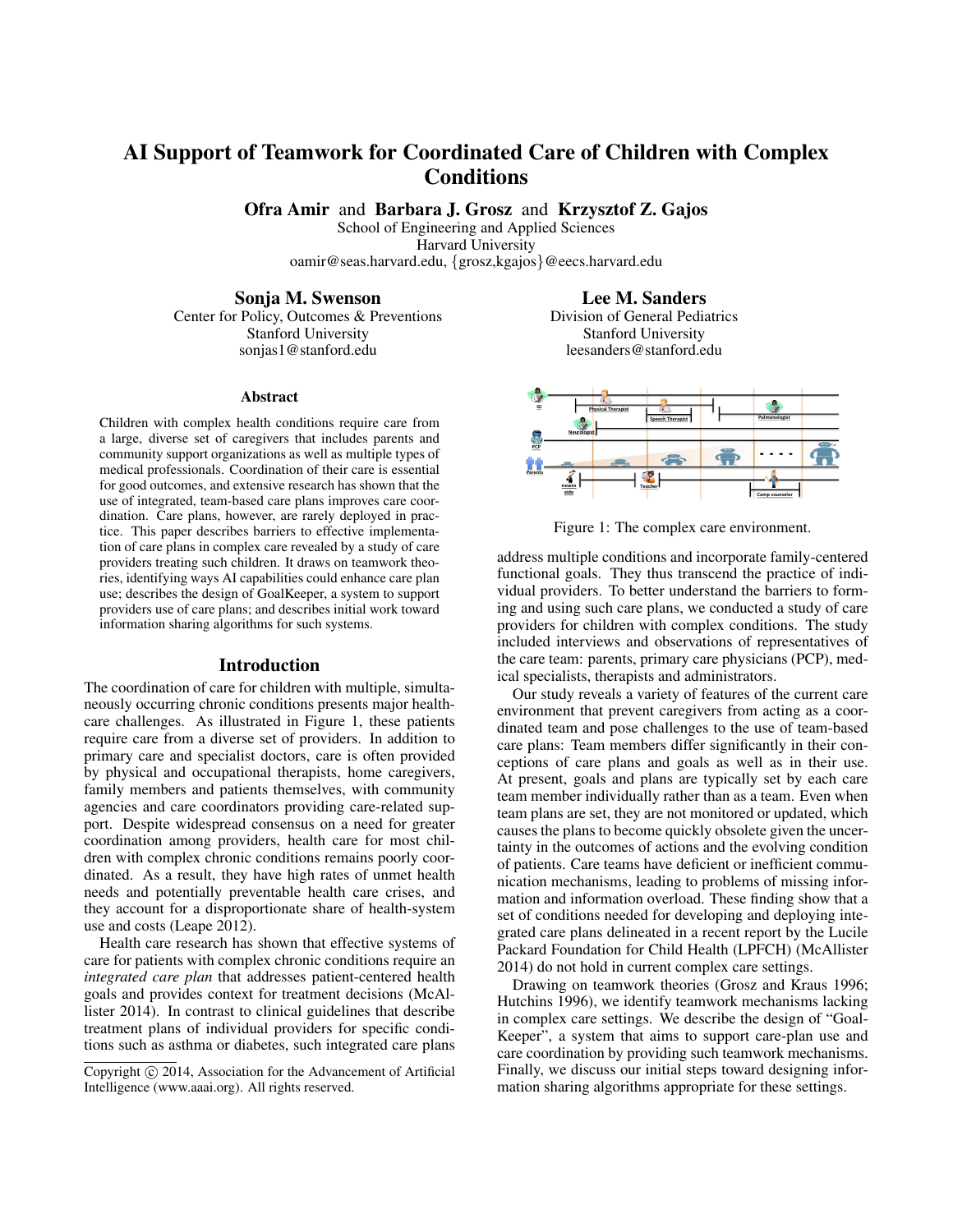### Barriers to Care Plan Implementation

This section summarizes study findings related to team members' use of plans and to information sharing.

Perspectives on Goals and Plans. The concepts of goals and plans are relatively new for most providers who vary in both their views on and use of them. In current practice, there are typically multiple individual plans formed by different providers, rather than a single shared team plan, and providers are unaware of each other's plans. Moreover, these plans typically address specific medical needs rather than family-centered goals (e.g., going on a family trip).

Moreover, providers' plans differ from each other in many ways: the types of goals include; whether they define goals at all; the timeline of the plan, and monitoring of the plan. For example, therapists define such concrete goals as being able to move from sit to stand and set a clear timeline for these goals. In contrast, specialists often set more high-level goals such as goals related to the willingness or unwillngness of the family to take extreme treatment measures. Some providers define explicit goals, but do not document the actions they plan to achieve them. Other providers specify their plan of action but do not state their goals explicitly. Parents often feel that there is no clear plan or that they need to track multiple different plans and goals.

Information Seeking by Providers. Providers often belong to different organizations, and thus do not always have access to each others' medical notes. More often than not, they do not have the full picture of a child's condition. Parents also cannot easily access their child's full medical record. When team members do have access to the records, they are overwhelmed by the massive amount of information they encounter. Providers said that finding the *relevant* information in the records is hard and that they often miss important information. At the same time, providers said that these records often lack information important to care, in particular information related to social aspects of the family.

Provider-Provider Communication. Providers said that communication with other providers was slow and frequently deficient. They usually communicate through the electronic medical record (EMR) and email. There is no feedback mechanism that enables them to know whether information they sent was seen. Real-time communication is extremely rare and not scalable due to the size of care teams and the many responsibilities of care providers. Thus, parents of children with complex condition often serve as the main information transmitters between care providers. This reliance on parents leads to problems as it depends on parents' memory and understanding of information they received from other providers. Both parents and providers described this situation as problematic.

Parent-Provider Communication. Parents also serve as important sources of information about their child's status. Providers reported that parents provide them with much of the information on which they rely. Parents synthesize and shape information differently depending on the provider with whom they are talking. For instance, they might share different information with the neurologist and the gastroenterologist, shaping their choices by what they think is most closely related to that provider's aspect of care. Parents are also asked different questions by different providers. For example, parents said that the doctors are usually interested in high-level information such as whether the child is walking, while therapists are more interested in the day-to-day status.

## Mechanisms for Successful Teamwork

This section reflects on the study findings with respect to teamwork in complex care and discusses theories that indicate ways technology could support teamwork in the complex care settings. The task of caring for children with complex conditions presents unusual challenges to providers (Press 2014). For most providers, participating on the care team for such patients is an exceptional situation, beyond the typical care they were trained to provide— most of their patients do not have multiple conditions nor require interaction and coordination with so many other providers. Furthermore, the interacting medical conditions of these patients lead to the formation of teams that are themselves complex.

Our study revealed three characteristics of the nature of care teams that underlie many of the care coordination challenges and communication hurdles they face. First, the teams are diverse, including members from multiple organizations who have varying expertise, training, backgrounds and cultures. Second, team members operate on disparate timescales and focus on different aspects of a patient's care. For example, while a neurologist might see patients quarterly and address only their neurological condition, a physical therapist might see them bi-weekly and focus on their mobility. Providers' varied cultures and context of care lead to different information needs and different perspectives on goals and plans as well as uses of these concepts. Third, each provider on the team is typically involved with many different care teams, each with a different team composition, and each operating over a long time period (years). New team members join over time while others leave, so team composition changes over time. Except for the family and in some cases the PCP, team members are not even aware of all other team members.

We have identified two complementary theories of teamwork and collaboration that offer foundations for designing technology to support these complex teams in their development and use of care plans. These theories contain principles and mechanisms relevant to barriers uncovered in our findings and to meeting the aspirations and principles described in the LPFCH report (McAllister 2014).

The first theory, distributed cognition (Hutchins 1996), is rooted in ethnomethodology and sociology, and identifies principles and frameworks for explaining how collaboration arises in practice. The second theory, SharedPlans (Grosz and Kraus 1996), rooted in multi-agent systems research, provides formal specifications for the design of robust agents able to act collaboratively as members of a team.

Distributed cognition theory (Hutchins 1996) (DCT) argues that cognition is not confined to the individual, but rather requires consideration of social and cultural context and can be distributed among a group of people and through time. Distributed cognition requires different cognitive processes and structures from those of cognitive theories of in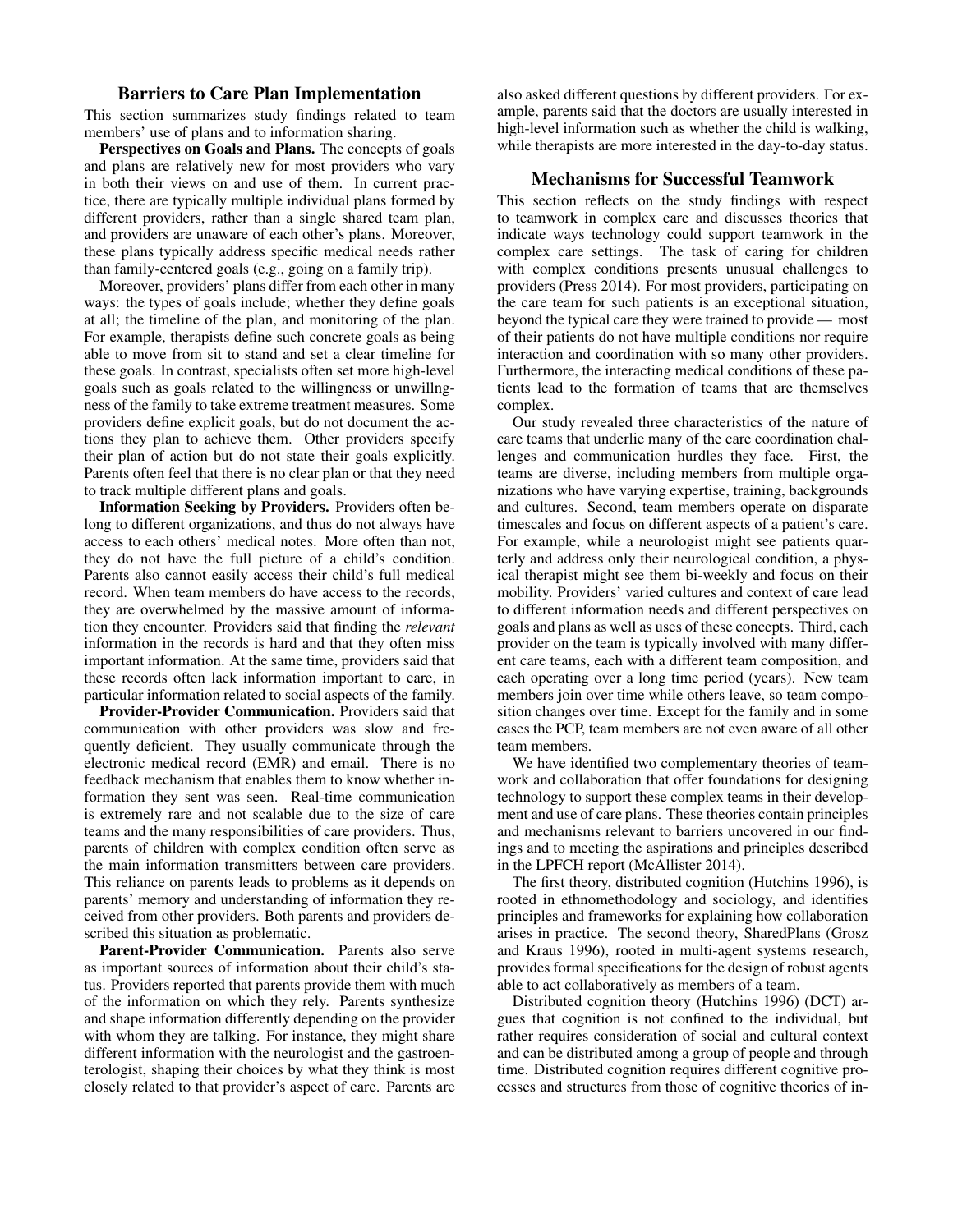dividual minds, and it necessitates coordination among individuals, artifacts and the environment. DCT describes several successful team practices relevant for care team implementation. Hutchins (1996) discusses *task decomposition* as a powerful mechanism that allows team members to "attend closely to only a limited set of data." The resulting *loosely coupled* activities can be executed in parallel by different team members without interfering with each other, reducing the need for communication. Hutchins argues, nonetheless, that team members must be *aware of the "big picture"* because while engaged with low-level tasks, they tend to lose sight of the high-level goals, leading to suboptimal behavior.

SharedPlans (SP) (Grosz and Kraus 1996; Grosz and Hunsberger 2006) provides a specification of team plans to provide a framework for effective implementation of multiagent systems. SP is rooted in the observation that collaborative plans are not simply a collection of individual plans, but rather a tight interleaving of mutual beliefs and (coordinated) intentions of different team members. It specifies the beliefs and intentions required of team members for successful collaborative activities. In particular, the specification stipulates that (1) each team member must commit to the team's performance of the group activity; (2) team members must establish agreement on a "recipe" for carrying out the group action; SP allows for recipes to be partial, expanded over time, and revised; (3) the group must agree on an allocation of tasks in the recipe according to participants' abilities to carry them out (i.e., divide work appropriately); (4) team members must commit to performing tasks allocated to them (i.e., adopt intentions to do those tasks); (5) team members must commit to the success of others in doing their tasks (i.e., adopt intentions that their teammates succeed). SP supports loose-coupling of subtasks by requiring that only the team members selected for doing a subtask determine the recipe for that subtask. It explicitly represents the context of the group activity in all subsidiary intentions and (mutual) beliefs, thus providing the "big picture" to team-members.

The DCT and SP teamwork theories suggest several key supporting roles for technology: (1) making the care plan available and visible to all team members, at the appropriate level of detail; (2) enabling care team members to easily adapt and expand parts of the plan, while ensuring they do not conflict with others' activities; and (3) providing mechanisms to support efficient information sharing with team members based on their roles in the care plan, conveying relevant information about the status of the plan.

### GoalKeeper: Supporting Care Teams

Based on our findings, we have undertaken the design of a system, which we call "GoalKeeper" to support the creation, monitoring and revision of team-based care plans. Our work is complementary to research on care coordination and health informatics, e.g., personal health information management (Pratt et al. 2006) and telehealth systems (Darkins et al. 2008). It is also complementary to work on coordinating clinical guidelines (Sánchez-Garzón et al. 2013).

In accordance with the LPFCH report recommendations for care plans and based on the SharedPlans specifications

for collaborative activities, the main constructs in Goal-Keeper are *goals*, *actions* to be taken towards accomplishing the goals, and *status updates* for monitoring progress with respect to goals. We next briefly describe the main capabilities of GoalKeeper and design choices informed by the teamwork theories.

Creation of the care plan. GoalKeeper will provide team members a way to collaboratively define the care plan for a child, giving parents a voice in its design. In particular, it will support the specification of goals and actions to be taken to achieve them, and assignment of team members to goals and actions (i.e., task allocation).

Viewing the care plan. To enable the care team to establish *mutual beliefs*, the care plan will be visible to all team members. Team members will be able to choose the level of detail required for them and focus on different parts of the plan, so that they have the right context to support decisionmaking in different settings. For example, during an office visit GoalKeeper will support providers by presenting the context of the team care plan, which is complementary to the low-level information in the EMR.

Monitoring the care plan. Team members will be able to report status updates related to the completion of actions and the progress towards goals in GoalKeeper. We expect status updates related to progress towards goals to be reported mainly by parents who observe the child more frequently and extensively. This approach accomplishes several goals: (1) it reduces the burden on providers who already need to input data into the EMR; (2) it supports providers in monitoring progress and outcomes of the care plan by presenting patient status information that is unavailable in current practice, and (3) it increases the engagement of parents in the care and has potential to empower them in their discussions with providers by giving them more data about the child's condition (Suter, Suter, and Johnston 2011).

Expanding and revising the care plan. GoalKeeper will provide a dynamic framework where goals and actions can be easily modified and added by team members. The changes will be conveyed to other relevant team members based on their involvement in the care plan.

Intelligent information sharing. GoalKeeper will identify and deliver such information as status updates and plan changes to relevant team members based on their role in the care plan. We next describe our work towards developing effective information sharing mechanisms.

### AI Based Information Sharing

GoalKeeper's required information sharing capabilities are beyond the current state-of-the-art of AI (Amir et al. 2013). Belief-Desire-Intention (BDI) approaches to multi-agent planning, e.g., STEAM (Tambe 1997), often base their communication mechanisms on theories of teamwork and collaboration (Grosz and Kraus 1996; Cohen and Levesque 1990; Sonenberg et al. 1992). These approaches, however, typically do not reason about uncertainty and utilities. Both are prevalent in the healthcare domain (e.g., uncertainty about treatment outcomes, costs and benefits of treatments). Decision-theoretic (DT) approaches to multiagent communication typically reason within a POMDP